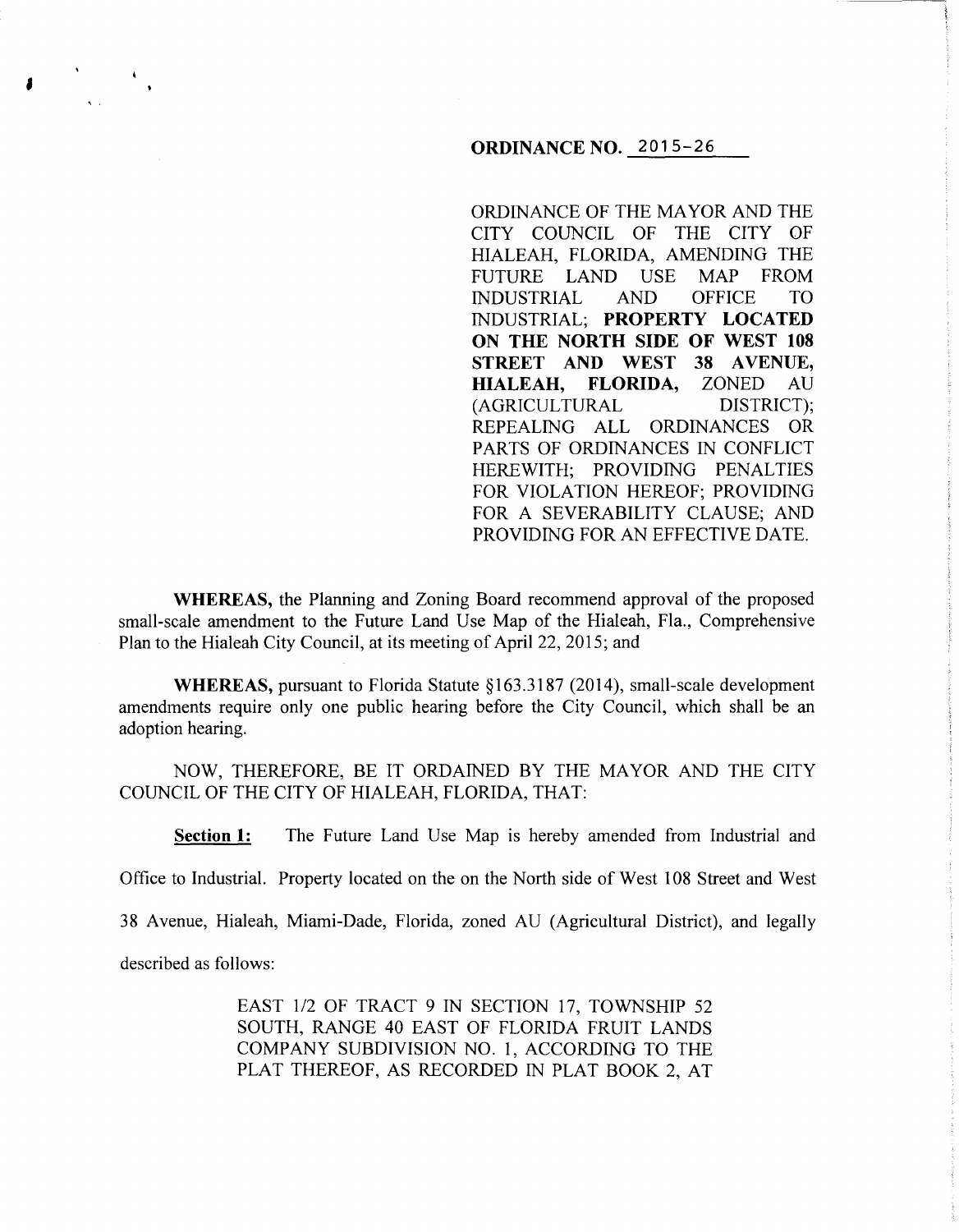PAGE 17 OF THE PUBLIC RECORDS OF MIAMI-DADE COUNTY, FLORIDA.

# **Section 2: Repeal of Ordinances in Conflict.**

All ordinances or parts of ordinances in conflict herewith are hereby repealed to the extent of such conflict.

#### **Section 3: Penalties.**

 $\int_0^1 \frac{dx}{dx} dx$ 

Any person, business, association, corporation, partnership or other legal entity who violates any of the provisions of this ordinance shall be assessed a civil penalty, up to a maximum of \$500.00, within the discretion of the court or administrative tribunal having jurisdiction. Each day that a violation continues shall constitute a separate violation.

#### **Section 4: Severability Clause.**

If any phrase, clause, sentence, paragraph or section of this ordinance shall be declared invalid or unconstitutional by the judgment or decree of a court of competent jurisdiction, such invalidity or unconstitutionality shall not affect any of the remaining phrases, clauses, sentences, paragraphs or sections of this ordinance.

### **Section 5: Effective Date.**

Pursuant to Florida Statutes §163.3187(2014), this ordinance shall become effective 31 days after adoption. The date of adoption of this plan amendment shall be the date of signature by the Mayor of the City of Hialeah, Florida or the date of the next regularly scheduled City Council meeting, if the Mayor's signature is withheld or if the City Council overrides the Mayor's veto. Anyone seeking to challenge the compliance of this small-scale plan amendment shall file a petition with the Division of Administrative Hearings within 30 days following the local government's adoption of the amendment. If challenged within 30